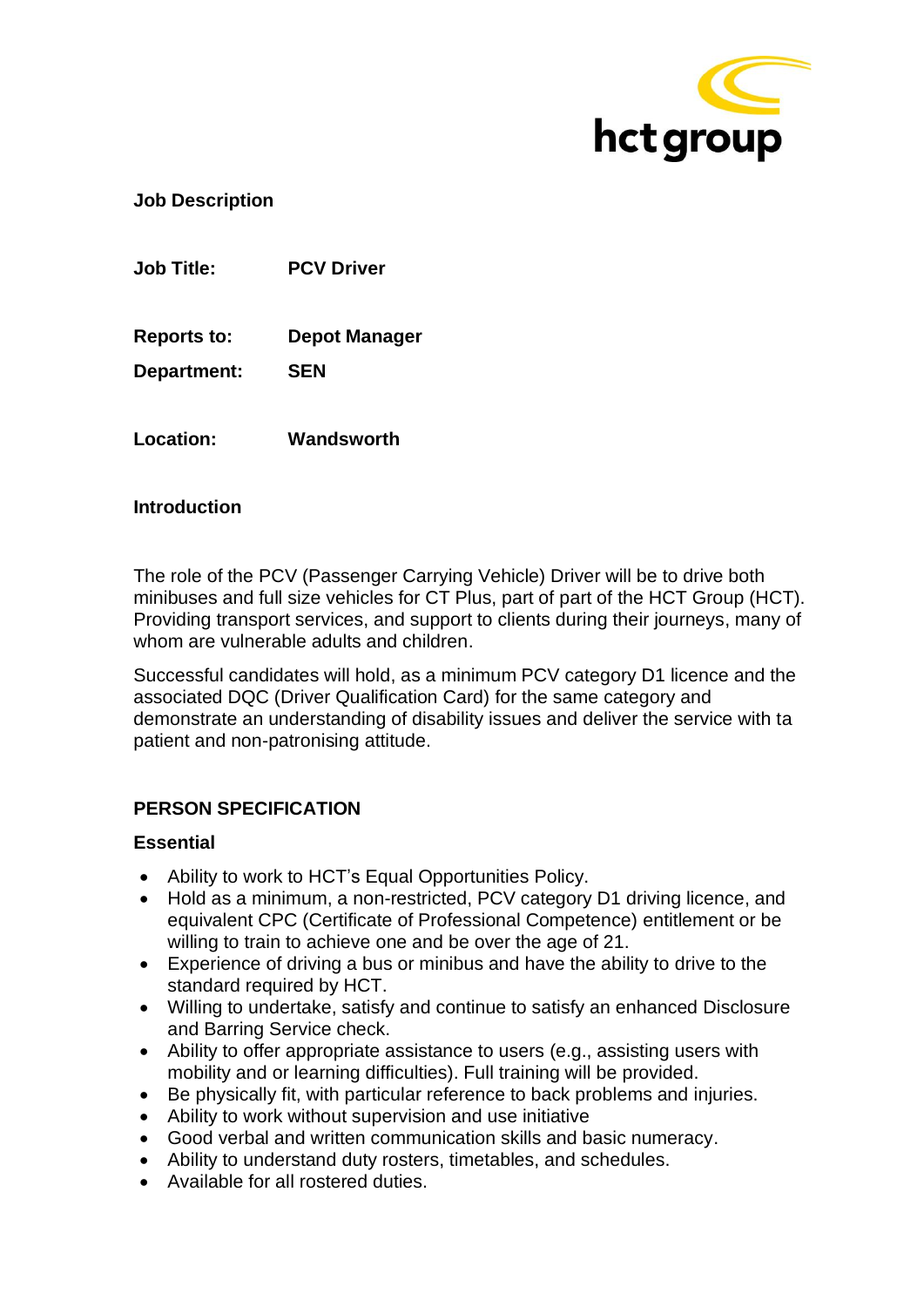

- Ability to complete written records accurately.
- Ability to work flexibly under pressure as part of the team.
- Understanding of the need for Community Transport

### **Desirable**

- Ability to speak or understand the language other than English spoken by the residents of the Wandsworth area.
- Hold a current First Aid qualification.
- Experience of working within a multicultural environment.

## **Duties**

- 1. Equal Opportunities
	- (a) Adherence to and promotion of HCT Equal Opportunity policy at all times.
- 2. Driving
	- (a) Driving of HCT vehicles in a manner that ensures the safety and comfort of passengers, care and consideration for other road users and vehicle sympathy.
	- (b) Carry out pre-service inspections on vehicles to ensure road worthiness and report all defects according to HCT policies and procedures.
	- (c) Wash clean interior and exterior of HCT vehicles is required resealing HCT vehicles in accordance with HCT policies and procedures assessed with parking and security of an HCT vehicles as required.
	- (d) Refuelling of HCT vehicles in accordance with HCT policies & procedures.
	- (e) Assist with parking and security of all HCT vehicles'.
- 3. Driving
	- (a) Driving of HCT vehicles in a manner that ensures the safety and comfort of passengers, care and consideration for other road users and vehicle sympathy. Operate passenger, lifts portable ramps, wheelchair restraints passenger safety belts in line with the manufacturer's instructions another set standards.
	- (b) Assist and support passengers during journeys in an active and inclusive manner.
	- (c) Manoeuvre manual and powered wheelchairs went to vehicles and ensure all safety procedures are carried out during the operation of any passenger lift/ramp, and when securing wheelchairs and using passenger safety belts.
- 4. General
	- (a) Deal responsibly with any emergencies that may occur during journeys, in accordance with HCT policies and procedures.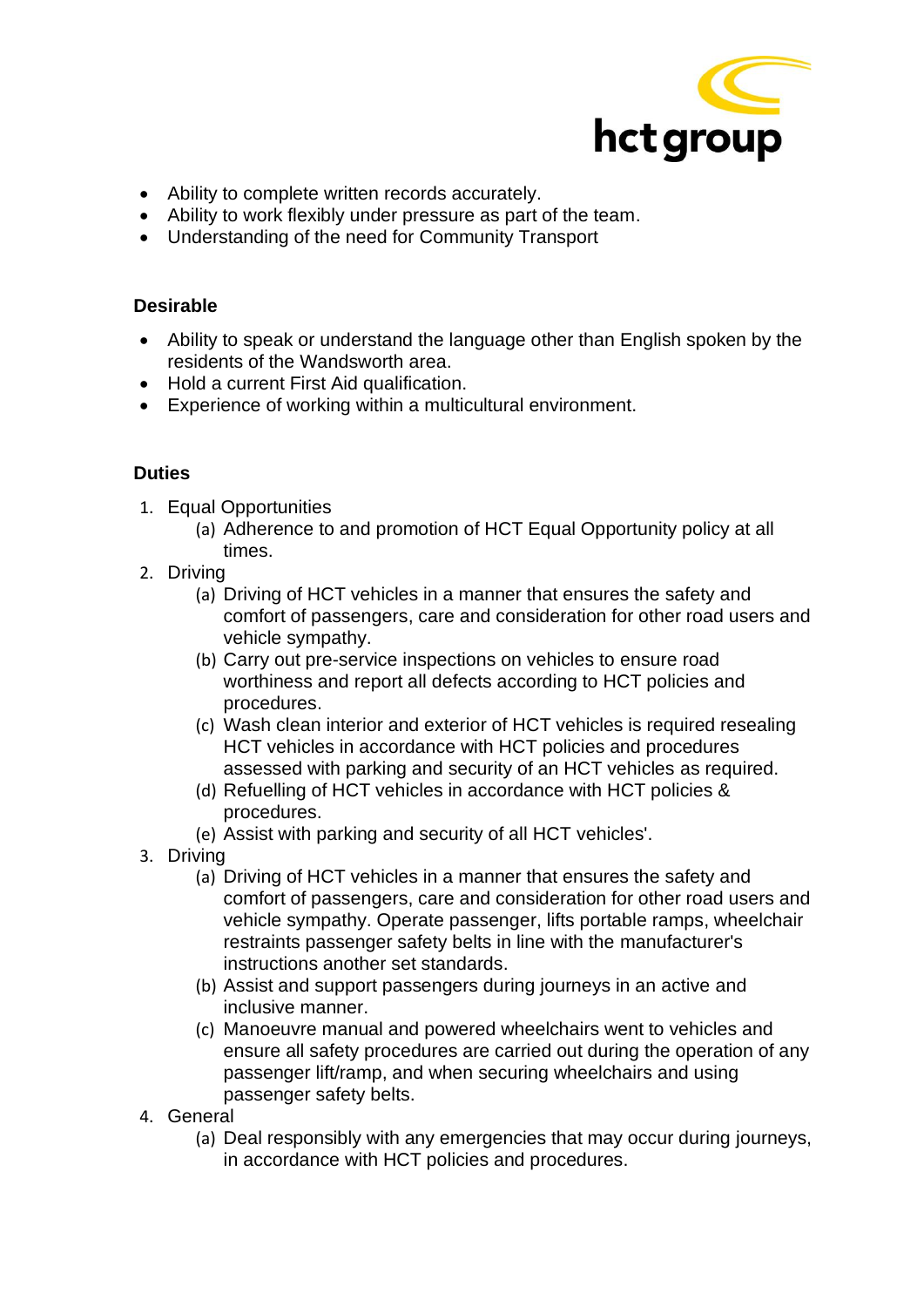

- (b) Ensure duties start punctually at a specified time and ensure all services run to agreed time.
- (c) Liaise with other Drivers, Passenger Assistants, Controllers, Supervisors and Managers to ensure smooth and efficient running of all HCT passenger transport operations.
- (d) To use any equipment provided to communicate with base and other operational staff to ensure the safe, smooth, and efficient running of all HCT passenger transport services.
- (e) Communicate with passengers, service users and clients in a patient informative, non-patronising manner and promote all services operated by HCT in a positive fashion.
- (f) Wear the specified uniform all times when on duty and ensure garments are kept clean a presentable condition at all times.
- (g) Remove and replace seats in vehicles as required.
- (h) Assist with staff induction and training.
- (i) Maintain good working relations with all members of staff, volunteers, trainees, and other stakeholders.
- (j) Participate in emergency call out rota.
- (k) Undertake other reasonable duties as directed by Line Management or Management Committee.

# **Company Responsibilities**

- To undertake any additional duties at the request of your line manager, which is deemed to be within your competency.
- To adhere to all HCT Group policies and procedures.
- To undertake any training and development activities at the request of your line manager.
- To comply with all Group policies and support new initiatives.

## **Health and Safety Responsibilities**

- To take care of your own safety and the safety of others at all times by complying Health and Safety outlined in Safety Policy at all times.
- To report to your manager or supervisor any injury, collision, dangerous occurrence, or a near miss in which you were involved or are aware of having taken place at your place of work, or any concern regarding any health or safety issue.

## **Environmental Responsibilities**

- To ensure waste is segregated appropriately to maximize recycling.
- To ensure energy is not wasted by switching off lights and office equipment when not needed.
- To support the Company's environmental campaigns and be aware of Group's annual environmental targets.